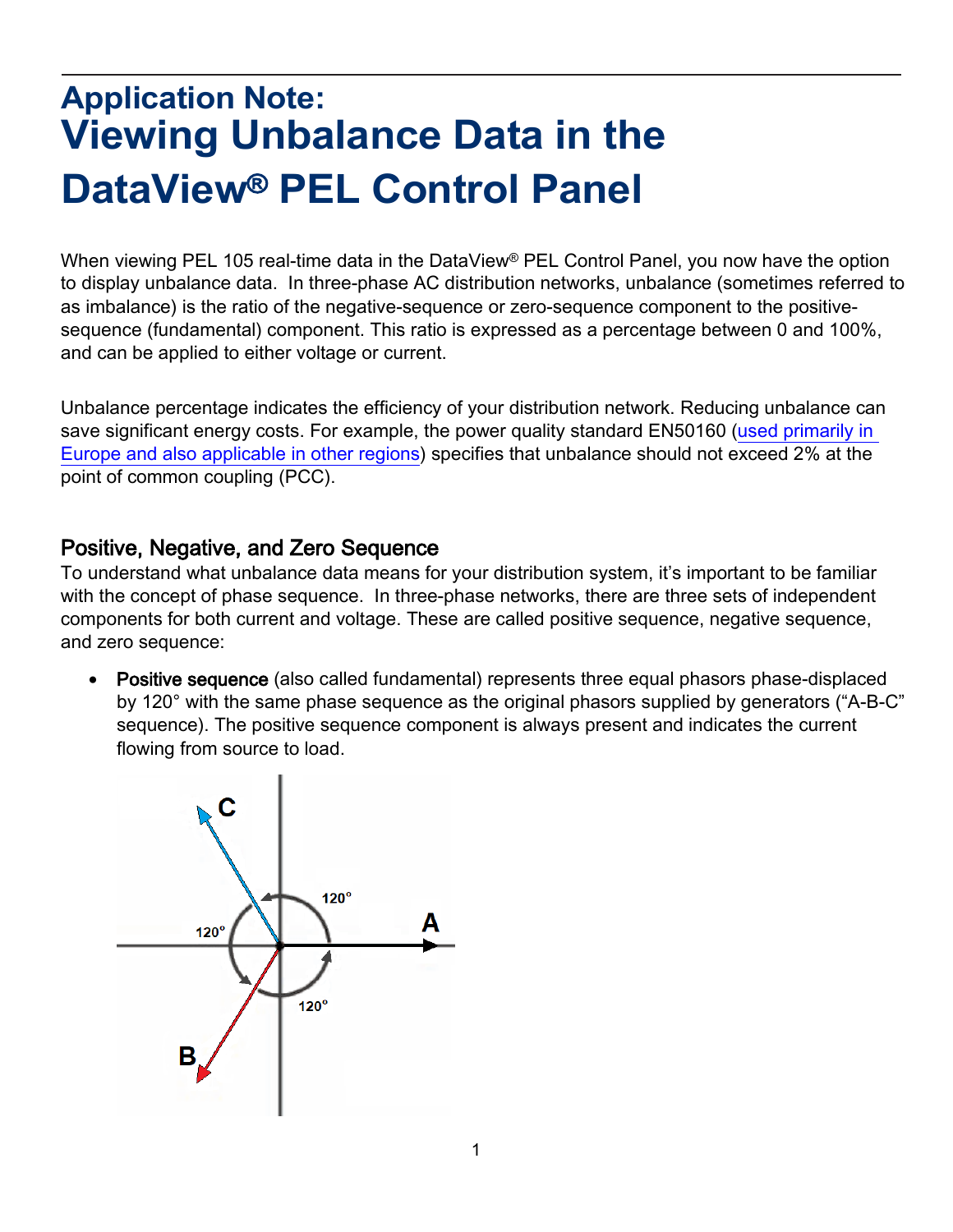• Negative sequence represents three equal phasors, phase-displaced by 120° with each other, with the opposite phase sequence to that of the original phasors. The negative sequence component displays "A-C-B" sequence, and indicates current flowing from load to source.



• Zero sequence represents the component of the unbalanced phasors that is equal in magnitude and phase.



In a balanced three-phase system operating in normal conditions, only the positive sequence component is present. In the real world, however, 3-phase systems are rarely perfectly balanced. Significantly unbalanced systems indicate the existence of a negative sequence that can be harmful to polyphase loads such as induction motors.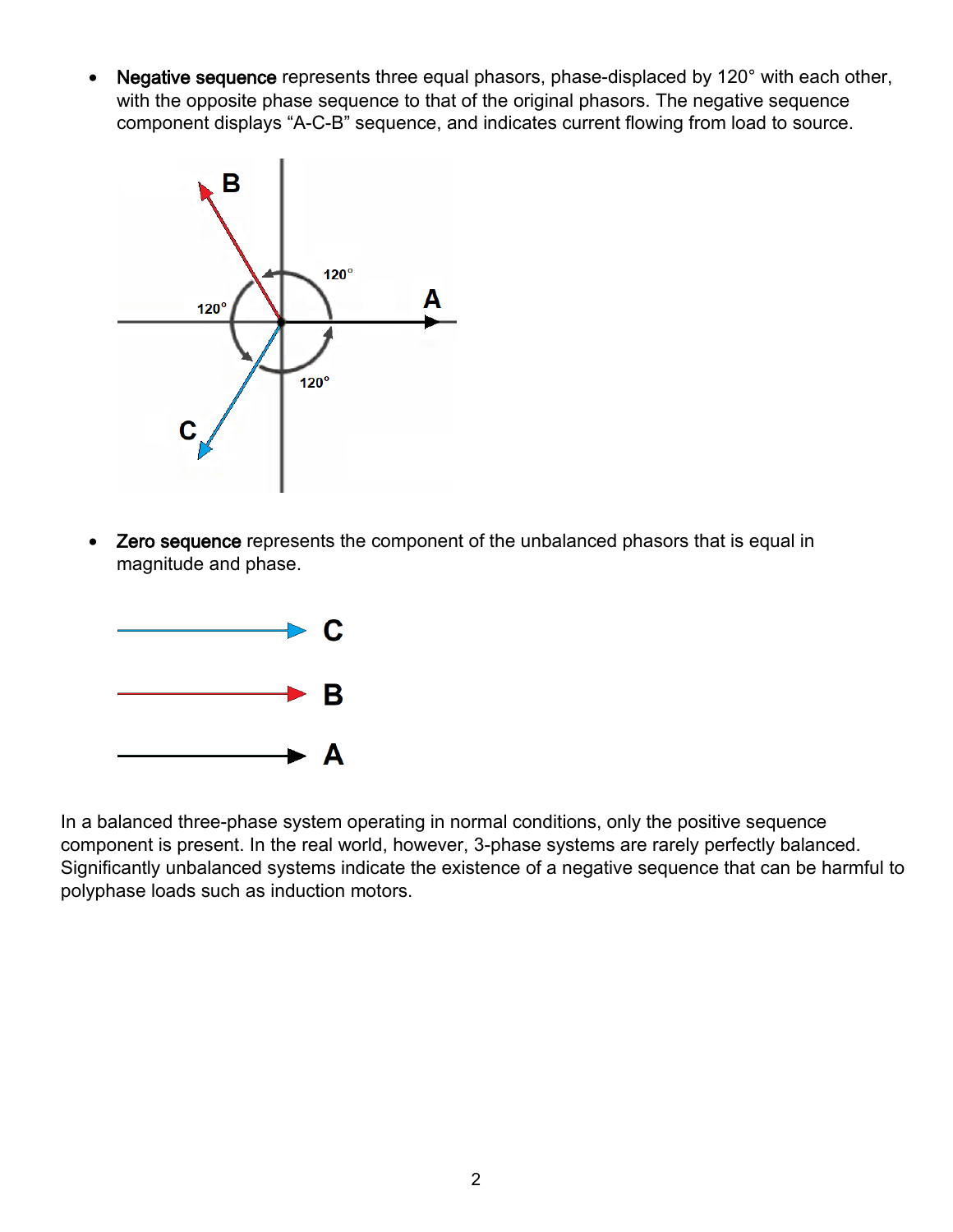## DataView PEL Control Panel

To view PEL 105 unbalance data channels in the PEL Control Panel, click the Unbalance  $\sqrt{2\pi x}$ button in the Real-time Data frame. (Note that this button only appears for PEL 105 instruments.)

| PEL Control Panel - Untitled                             |                   |             |                      |                      |                                           |                      |                        |   | $\times$<br>□  |  |
|----------------------------------------------------------|-------------------|-------------|----------------------|----------------------|-------------------------------------------|----------------------|------------------------|---|----------------|--|
| Edit View Instrument Tools Help<br>File                  |                   |             |                      |                      |                                           |                      |                        |   |                |  |
|                                                          |                   | 十字 长        | O<br>屬               |                      |                                           |                      | H.H.D.D.T.X.O.O        |   | ≫<br><b>PD</b> |  |
| <b>B</b> - <b>ID</b> Workstation                         | Real-time Data    |             |                      |                      |                                           |                      |                        |   |                |  |
| <b>E-BE PEL Network</b><br>D-8 PEL103-143893KGH Ref unit | RMS               | Power       | <b>Illinow</b>       | $\mathbb{R} \otimes$ | $\frac{1}{\sqrt{2}}$ $\frac{1}{\sqrt{2}}$ |                      |                        |   |                |  |
| E-R PEL105-134465NEH DVR Eng                             |                   |             |                      |                      |                                           |                      |                        |   |                |  |
| E-R/ PEL105-160001NGH                                    | <b>RMS</b>        |             |                      |                      |                                           |                      |                        |   |                |  |
| Recorded Sessions                                        | Vunb (u0)         |             | 37.13%               | Iunb (i0)            | 38.69%                                    |                      |                        |   |                |  |
| Real-time Data                                           | Vunb (u2)         |             | 26.33%               | Iunb (i2)            | 26.19%                                    |                      |                        |   |                |  |
| My Open Sessions                                         | <b>Power</b>      |             |                      |                      |                                           |                      |                        |   |                |  |
|                                                          | P1f(W)            |             | 97.41 kW             | PH (W)               | 23.04 kW                                  | S1f(VA)              | 97.53 kVA              |   |                |  |
|                                                          | P2f (W)           |             | 106.8 kW             | $P + (W)$            | 256.6 kW                                  | S2f (VA)             | 106.8 kVA              |   |                |  |
|                                                          | P3f (W)<br>PTf(W) |             | 106.9 kW<br>311.1 kW | Pu (W)               | 54.49 kW                                  | S3f (VA)<br>STf (VA) | 107.0 kVA<br>311.3 kVA |   |                |  |
|                                                          |                   |             |                      |                      |                                           |                      |                        |   |                |  |
|                                                          |                   | % of S (VA) |                      |                      |                                           |                      |                        |   |                |  |
|                                                          |                   | 100         |                      |                      |                                           |                      |                        |   |                |  |
|                                                          |                   | 90          |                      |                      |                                           |                      |                        |   |                |  |
|                                                          |                   | 80          |                      |                      |                                           |                      |                        |   |                |  |
|                                                          |                   |             |                      |                      |                                           |                      |                        |   |                |  |
|                                                          |                   | 70          |                      |                      |                                           |                      |                        |   |                |  |
|                                                          |                   | 60          |                      |                      |                                           |                      |                        |   |                |  |
|                                                          | %                 | 50          |                      |                      |                                           |                      |                        |   |                |  |
|                                                          |                   |             |                      |                      |                                           |                      |                        |   |                |  |
|                                                          |                   | 40          |                      |                      |                                           |                      |                        |   |                |  |
|                                                          |                   | 30          |                      |                      |                                           |                      |                        |   |                |  |
|                                                          |                   | 20          |                      |                      |                                           |                      |                        |   |                |  |
|                                                          |                   |             |                      |                      |                                           |                      |                        |   |                |  |
|                                                          |                   | 10          |                      |                      |                                           |                      |                        |   |                |  |
|                                                          |                   | 0           | $P^*$                | Pu                   | PH                                        |                      | Q                      | D |                |  |
|                                                          |                   |             |                      |                      |                                           |                      |                        |   |                |  |
|                                                          | $\leq$            |             |                      |                      |                                           |                      |                        |   | $\,$           |  |
| For Help, press F1                                       |                   |             |                      |                      |                                           |                      | Communicating          |   |                |  |

At the top of the frame is a table displaying a variety of parameters. The first four are unbalance values:

- Vunb (u0): zero-sequence voltage unbalance
- Vunb (u2): negative-sequence voltage unbalance
- **Iunb (i0)**: zero-sequence current unbalance
- Iunb (i2): negative-sequence current unbalance

Each of these values is expressed as a percentage of its fundamental value. For example, in the preceding illustration, Vunb (u0) is 37.13%. This means that the zero-sequence voltage is 37.13% the size of the positive sequence voltage. Similarly, the **lunb (i0)** value indicates the zero-sequence current is 38.69% the size of the positive sequence current.

In an efficient distribution system, the unbalance percentages should be close to zero. The percentages shown in the preceding example indicate that unbalance is a serious issue in the distribution network under measurement, with significant power being lost due to network inefficiency. Below the unbalance data are a number of power parameters. Note that some of these may not be displayed, depending on the type of distribution under measurement: